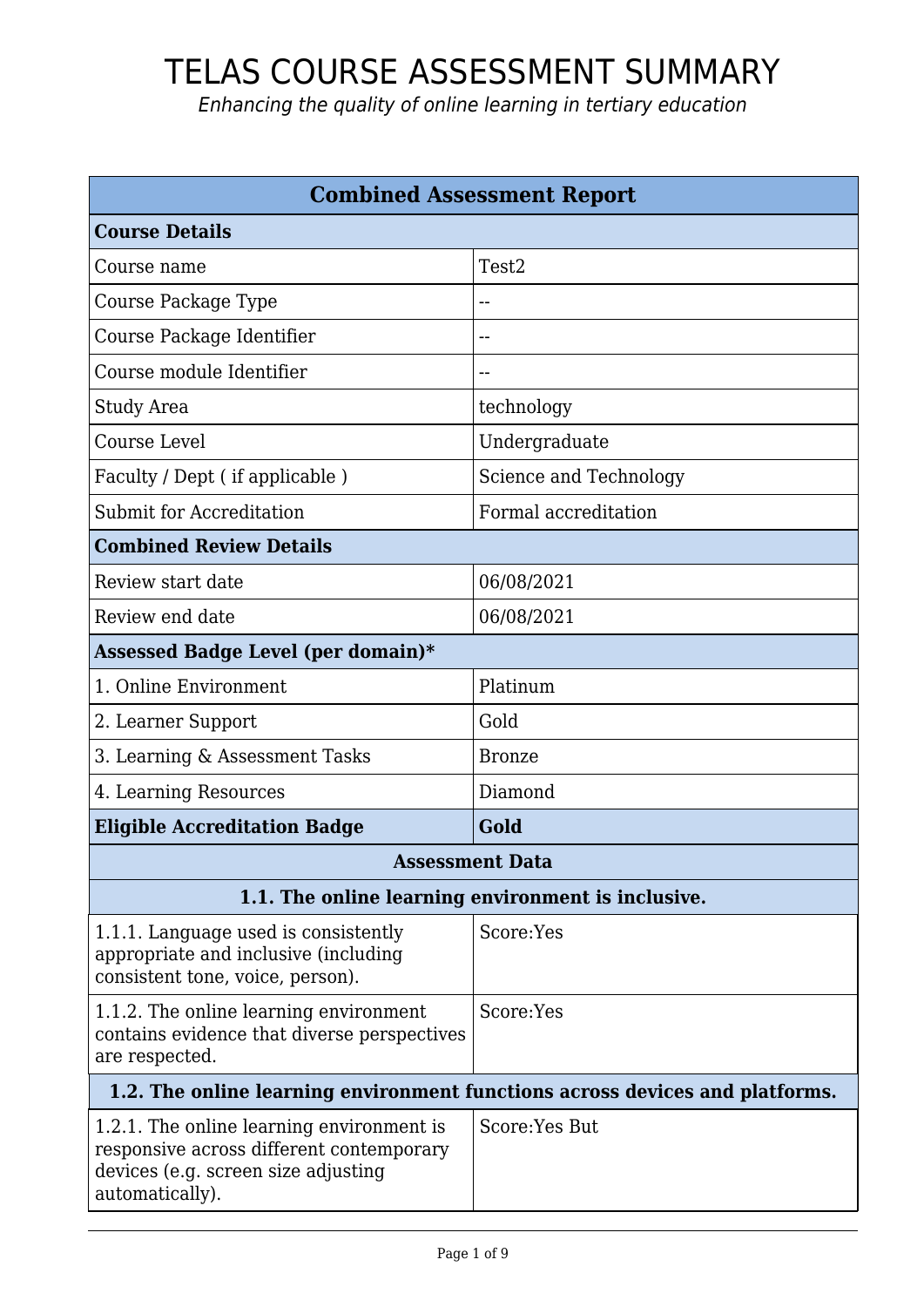| <b>Combined Assessment Report</b>                                                                                                                                      |                                                                             |
|------------------------------------------------------------------------------------------------------------------------------------------------------------------------|-----------------------------------------------------------------------------|
| 1.2.2. The online learning environment and<br>integrated technology are compatible<br>across multiple platforms and operating<br>systems.                              | Score: No But                                                               |
| 1.2.3. The online learning environment and<br>integrated technology are compatible with<br>contemporary browsers.                                                      | Score:Yes But                                                               |
|                                                                                                                                                                        | 1.3. Online learning environment meets appropriate accessibility standards. |
| 1.3.1. Site, content and activities meet a<br>contemporary set of accessibility<br>standards/guidelines (e.g. accessible font,<br>contrasting colour).                 | Score: Yes But                                                              |
| 1.3.2. External tools and applications<br>adhere to accessibility standards (e.g.<br>Turnitin, VoiceThread, Echo360, SPSS,<br>Padlet).                                 | Score:Yes                                                                   |
| 1.3.3. Files are appropriately optimised for<br>screen readers, consistently named, then<br>labelled by type and size.                                                 | Score:Yes But                                                               |
| 1.3.4. Alternate formats are made available<br>for multimedia (e.g. images and alternate<br>texts, subtitling for video or audio,<br>transcripts for video and audio). | Score:Yes                                                                   |
|                                                                                                                                                                        | 1.4. Learners have opportunities to provide feedback.                       |
| 1.4.1. Learners have opportunities to<br>provide immediate feedback (e.g. thumbs<br>up/down, stars, flagging).                                                         | Score:Yes                                                                   |
| 1.4.2. Learners have opportunities to<br>provide feedback at different points in time<br>(e.g. surveys polls, signposting).                                            | Score:Yes                                                                   |
| 1.4.3. Learners are informed about how<br>their feedback is going to be collected and<br>used.                                                                         | Score: Yes But                                                              |
| 2.1. The navigation and layout of the online learning environment is functional,<br>consistent and intuitive.                                                          |                                                                             |
| 2.1.1. The navigation is useable and<br>functional.                                                                                                                    | Score:Yes But                                                               |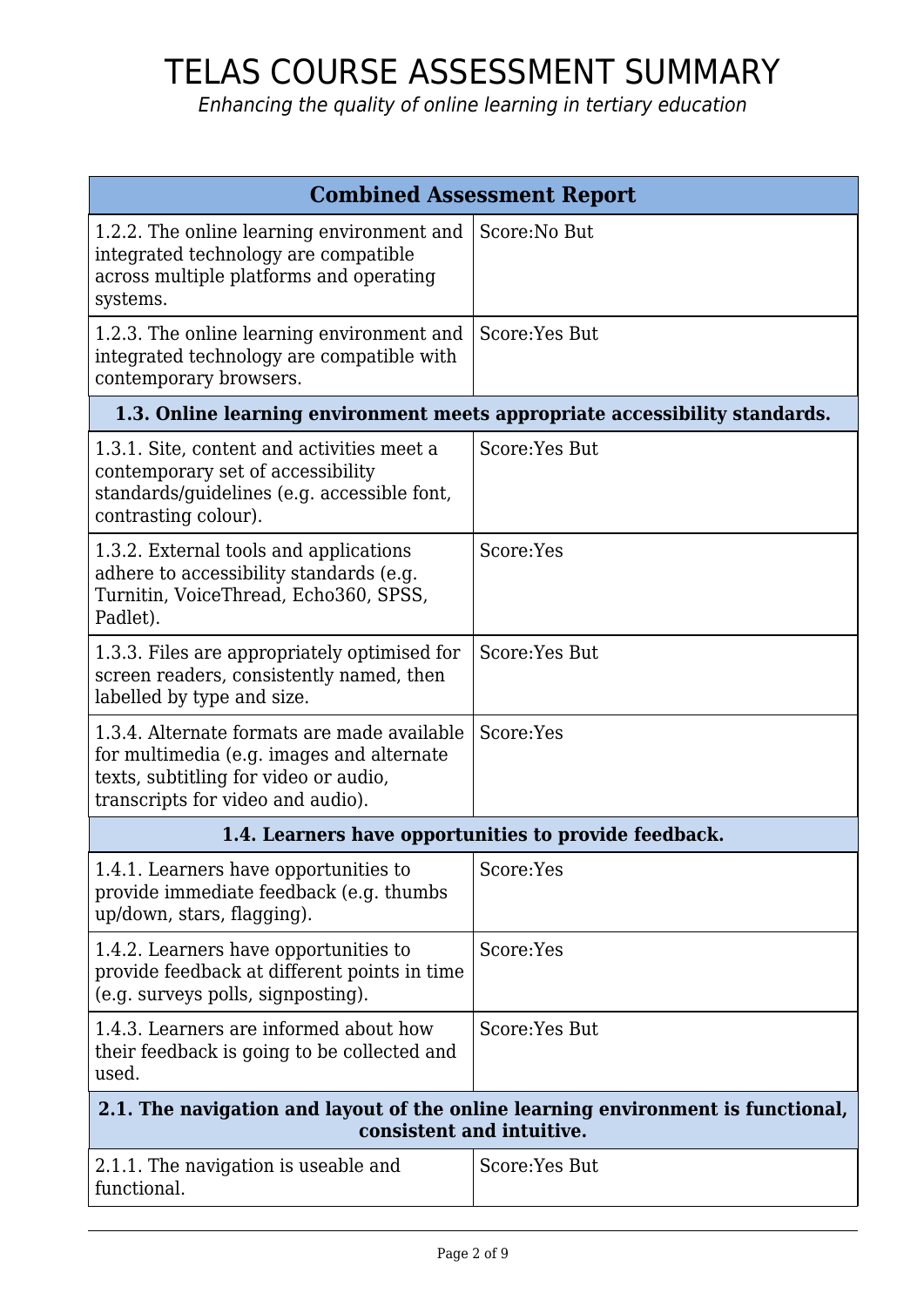| <b>Combined Assessment Report</b>                                                                                                                      |                                                                            |
|--------------------------------------------------------------------------------------------------------------------------------------------------------|----------------------------------------------------------------------------|
| 2.1.2. Instructions on how to navigate the<br>site and where to find learning activities<br>are provided.                                              | Score: Yes But                                                             |
| 2.1.3. There is a consistent style guide (e.g.<br>heading hierarchies, bulleted or numbered<br>lists are consistent and tables only used for<br>data). | Score:Yes                                                                  |
| 2.1.4. All links and embedded resources<br>are functional (i.e. not dead).                                                                             | Score:Yes                                                                  |
| 2.1.5. Learners are informed if they need<br>to leave the online learning environment to<br>access learning resources.                                 | Score:Yes                                                                  |
| 2.1.6. When learners are directed to<br>external resources it opens in a new<br>window/tab.                                                            | Score:Yes                                                                  |
| 2.1.7. The channel(s) of communication to<br>learners is articulated (e.g. dates, notices,<br>updates and reminders).                                  | Score:Yes                                                                  |
|                                                                                                                                                        | 2.2. The online learning environment is logically sequenced and organised. |
| 2.2.1. A summary is provided that gives an<br>overview of the learning sequence/design.                                                                | Score: Yes But                                                             |
| 2.2.2. The sequence of learning (i.e.<br>order/flow) is logical.                                                                                       | Score:Yes But                                                              |
| 2.2.3. The content is divided into<br>manageable segments that are<br>appropriately labelled.                                                          | Score:Yes But                                                              |
| 2.2.4. The content is organised to enhance<br>ease of navigation.                                                                                      | Score: Yes But                                                             |
| 3.1. Links to relevant services, information and policies are provided.                                                                                |                                                                            |
| 3.1.1. Links to academic support services<br>and resources are provided.                                                                               | Score: Yes But                                                             |
| 3.1.2. Links to up-to-date, relevant policies<br>(e.g. academic integrity, copyright,<br>assessment procedures) are provided.                          | Score:Yes                                                                  |
| 3.1.3. Links to up-to-date, relevant<br>institutional services (e.g. library, learner<br>support) are provided.                                        | Score:Yes But                                                              |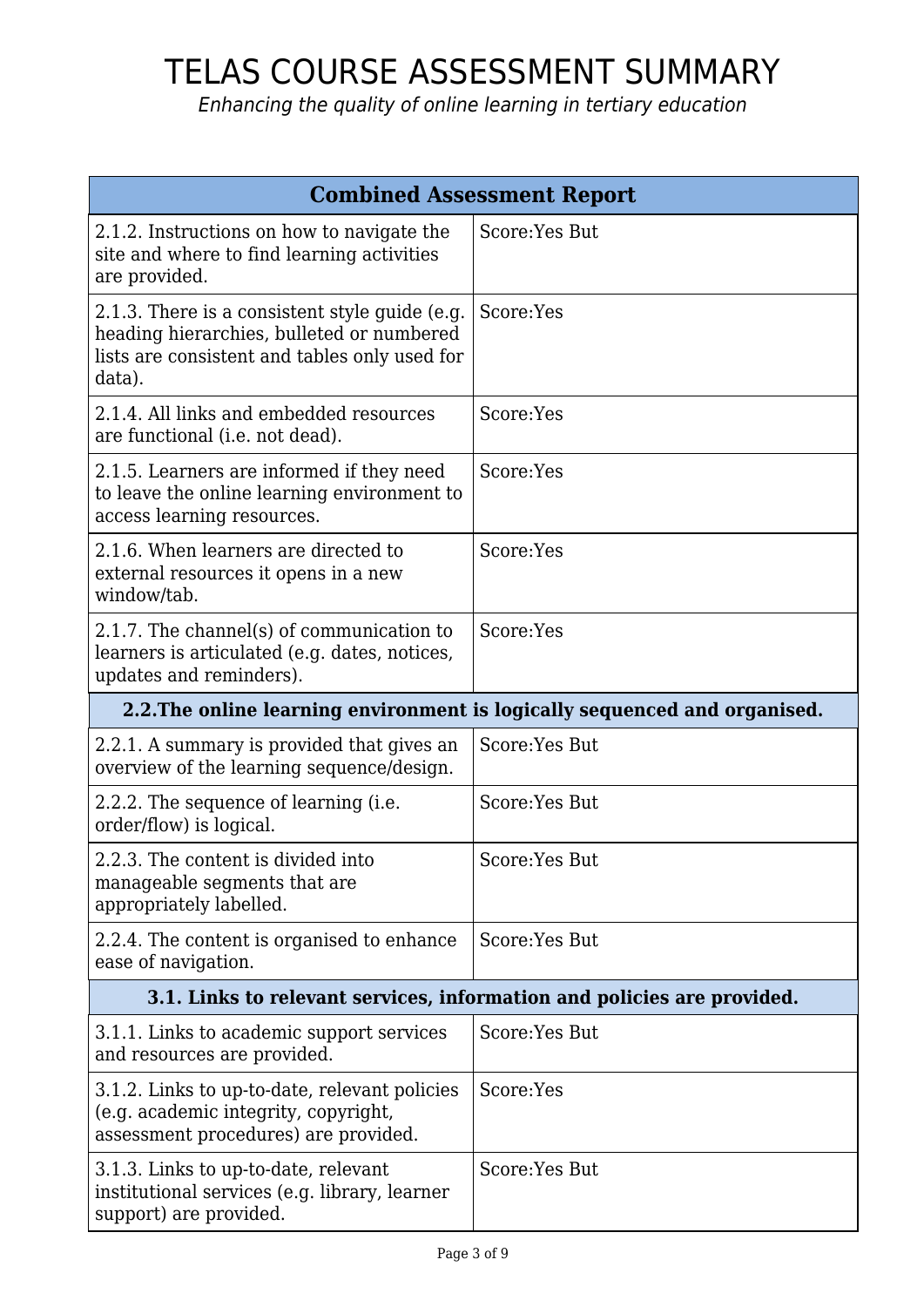| <b>Combined Assessment Report</b>                                                                                             |                |
|-------------------------------------------------------------------------------------------------------------------------------|----------------|
| 3.2. Clear instructions for accessing technical support resources are provided.                                               |                |
| 3.2.1. Clear instructions for accessing<br>technical support contacts are provided.                                           | Score:Yes      |
| 3.2.2. Instructions for accessing technical<br>support services and resources are easy to<br>find.                            | Score:Yes      |
| 3.3. Clear and consistent instructions/guides for using the technology are<br>provided.                                       |                |
| 3.3.1. The minimum technologies required<br>to be successful are specified.                                                   | Score: Yes But |
| 3.3.2. Learners are provided with<br>instructions/guides for the technologies<br>they will be using.                          | Score: Yes But |
| 3.4 Learners are provided with instructions/guides for the technologies they will<br>be using.                                |                |
| 3.4.1. Answers to common questions (e.g.<br>Q&A, FAQ) and/or a support-focused<br>discussion forum are provided.              | Score: Yes But |
| 3.4.2. All necessary contact details for the<br>teaching team (e.g. name, email,<br>telephone, office location) are provided. | Score: Yes But |
| 3.4.3. Information on availability of the<br>teaching team is provided.                                                       | Score:Yes      |
| 3.4.4. Information on ways to communicate<br>with the teaching team is provided.                                              | Score:Yes But  |
| 3.4.5. Information about response<br>time frames expectations are provided.                                                   | Score: Yes But |
| 3.5. Learning analytics are available to learners.                                                                            |                |
| 3.5.1. Learners are able to access analytics<br>(e.g. via a dashboard).                                                       | Score:Yes But  |
| 3.5.2. Learners are able to track their own<br>learning progress using analytics.                                             | Score:Yes But  |
| 3.5.3. Information on how to interpret<br>learning analytics is provided.                                                     | Score: Yes But |
| 4.1. Opportunities for learner-to-learner interactions are provided.                                                          |                |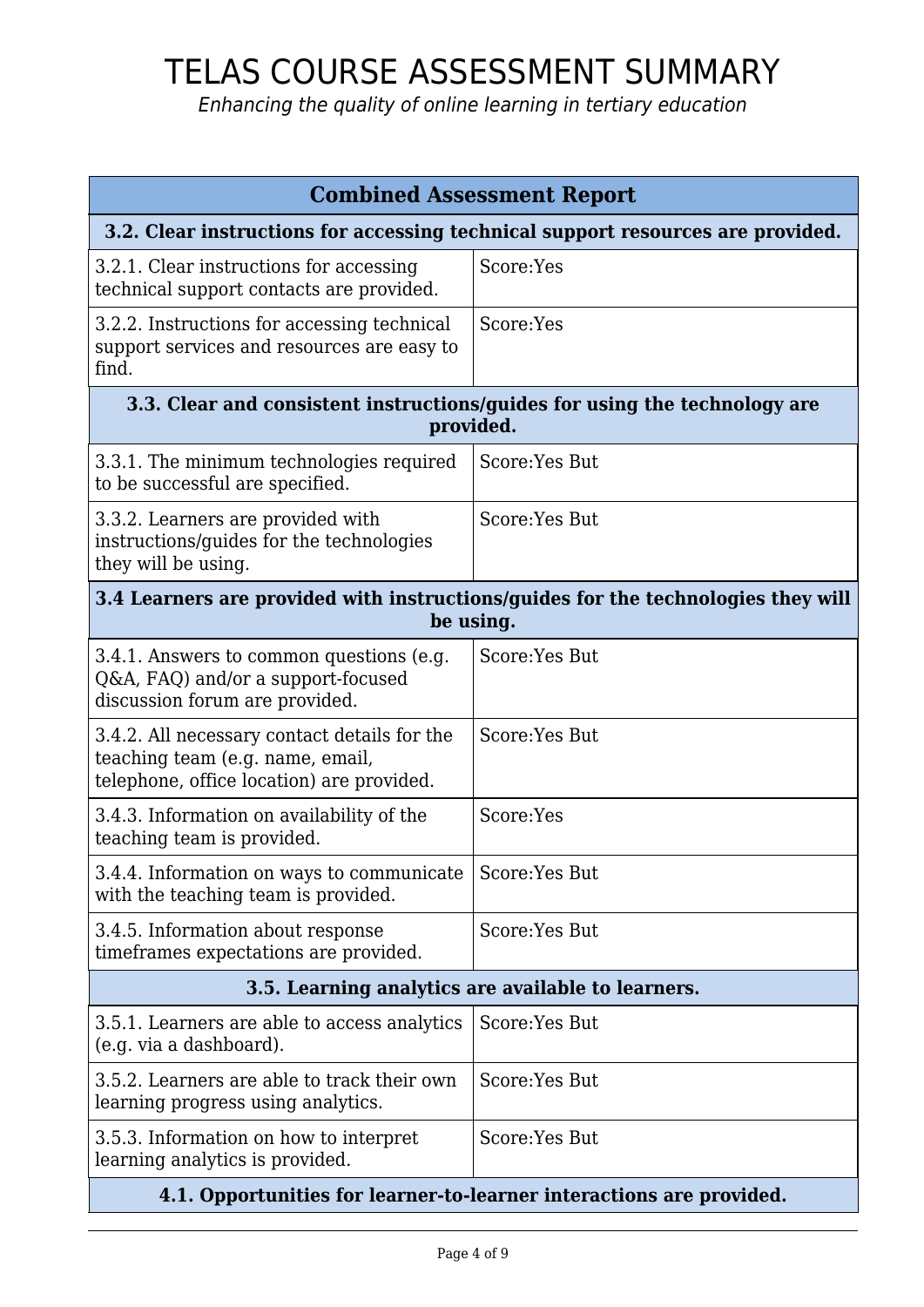| <b>Combined Assessment Report</b>                                                                                                                   |                                                                      |
|-----------------------------------------------------------------------------------------------------------------------------------------------------|----------------------------------------------------------------------|
| 4.1.1. Opportunities and tools for both<br>synchronous and asynchronous<br>communication between learners are<br>provided.                          | Score: Yes But                                                       |
| 4.1.2. Opportunities and tools for learners<br>to collaborate with each other are<br>provided.                                                      | Score:Yes But                                                        |
| 4.1.3. The intention of the learner-to-<br>learner interaction (e.g. discussion forum -<br>general or specific) is specified.                       | Score: Yes But                                                       |
| 4.1.4. Learner-to-learner interaction<br>expectations (e.g. scope and frequency<br>and/or Netiquette) are provided.                                 | Score: Yes But                                                       |
|                                                                                                                                                     | 4.2. Opportunities for learner-to-teacher interactions are provided. |
| 4.2.1. Opportunities and tools for both<br>synchronous and asynchronous<br>communication between learners(s) and<br>teacher(s) are provided.        | Score: Yes But                                                       |
| 4.2.2. Opportunities for both public and<br>private/direct communication between<br>learners and teachers are provided.                             | Score: Yes But                                                       |
| 4.2.3. The intention of the learner-to-<br>teacher interaction is specified.                                                                        | Score:Yes But                                                        |
| 4.2.4. Learner-to-teacher interaction<br>expectations (e.g. scope and frequency<br>and/or Netiquette) are provided.                                 | Score: Yes But                                                       |
| 4.3. There are explicit activities to develop and foster the learning community<br>as well as establish relationships and connections are provided. |                                                                      |
| 4.3.1. Requirements for learner<br>participation in the online environment are<br>provided.                                                         | Score:--                                                             |
| 4.3.2. An activity requiring learners to<br>introduce themselves to the learning<br>community (can be synchronous or<br>asynchronous) is provided.  | Score:Yes But                                                        |
| 4.3.3. A welcome message (e.g. text or<br>video) is provided.                                                                                       | Score:Yes But                                                        |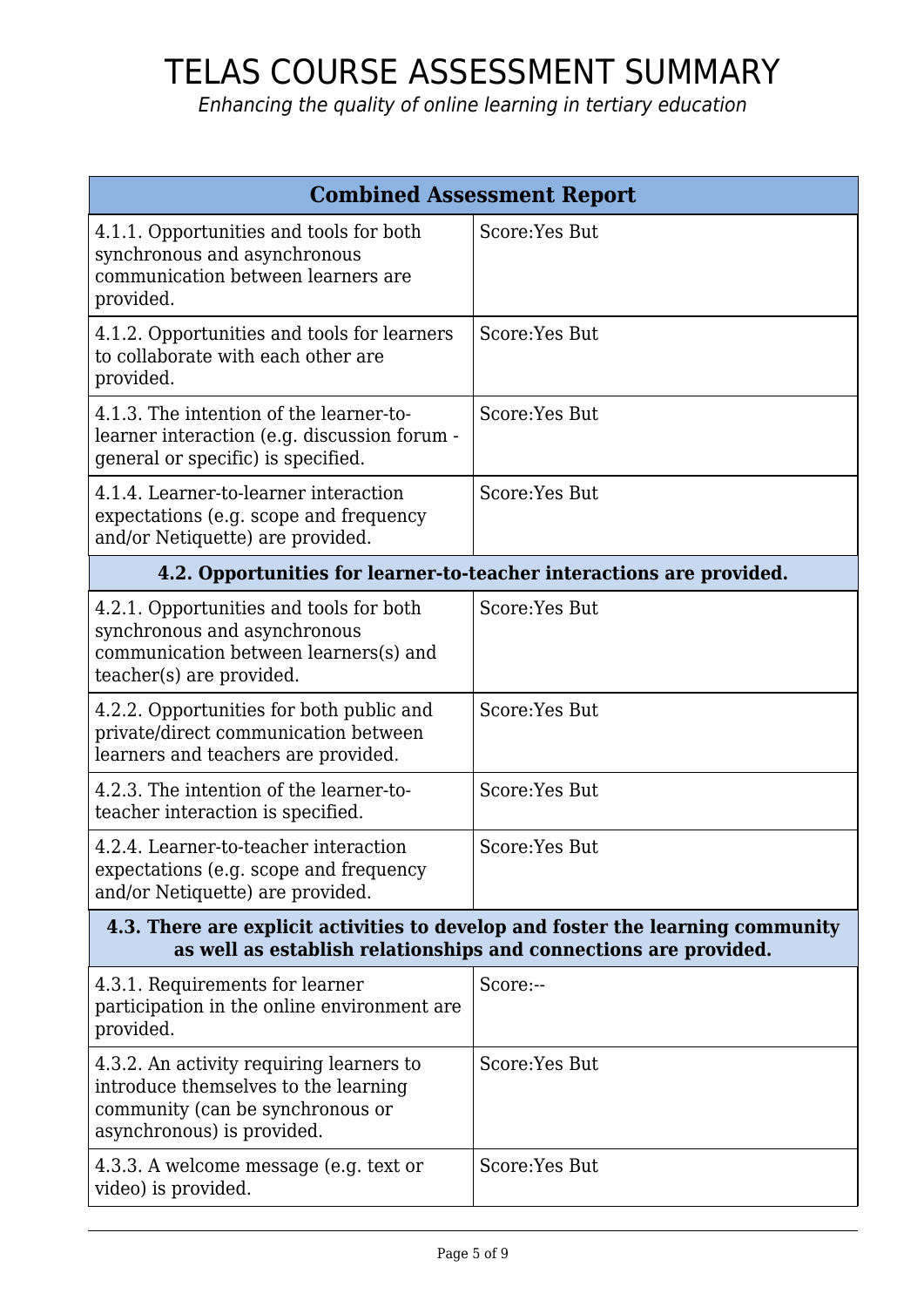| <b>Combined Assessment Report</b>                                                                                                                                                                                                                                                       |                |
|-----------------------------------------------------------------------------------------------------------------------------------------------------------------------------------------------------------------------------------------------------------------------------------------|----------------|
| 4.3.4. The teaching team is introduced (e.g. Score:Yes<br>bios, video, Q&A).                                                                                                                                                                                                            |                |
| 5.1. The aims, learning outcomes, schedule of learning and assessment tasks,<br>and participation expectations are provided.                                                                                                                                                            |                |
| 5.1.1. The aims, learning outcomes,<br>participation expectations and assessment<br>tasks are provided.                                                                                                                                                                                 | Score:Yes But  |
| 5.1.2. A schedule of the learning and<br>assessment tasks is provided.                                                                                                                                                                                                                  | Score: No But  |
| 5.2. Details of assessment tasks, their requirements, assessment criteria and<br>feedback are provided.                                                                                                                                                                                 |                |
| 5.2.1. Assessment task details (e.g. type,<br>weighting, size, nature of task/submission,<br>requirements, approach) are provided.                                                                                                                                                      | Score:Yes But  |
| 5.2.2. Processes for assessment submission<br>(method, mode, dates and times, linked to<br>a specific time zone; as well as technical<br>guidelines such as file upload format and<br>size restrictions), handling, marking and<br>feedback (including response times) are<br>provided. | Score: Yes But |
| 5.2.3. Assessment criteria (e.g. rubrics) for<br>all tasks are provided.                                                                                                                                                                                                                | Score:Yes      |
| 5.2.4. Instructions on how and when<br>originality checking software will be used<br>are provided.                                                                                                                                                                                      | Score:Yes      |
| 5.2.5. Assessment task examples (e.g.<br>submissions by previous learners) are<br>provided.                                                                                                                                                                                             | Score:--       |
| 5.3. Expectations and outcomes for the learning and assessment tasks are<br>provided.                                                                                                                                                                                                   |                |
| 5.3.1. Requirement for engagement with<br>learning and assessment tasks is specified<br>(e.g. essential or optional).                                                                                                                                                                   | Score:Yes But  |
| 5.3.2. Expectations for extent of learner<br>engagement in learning and assessment<br>tasks are clearly stated (e.g. number of<br>hours, length/depth of discussion).                                                                                                                   | Score:Yes But  |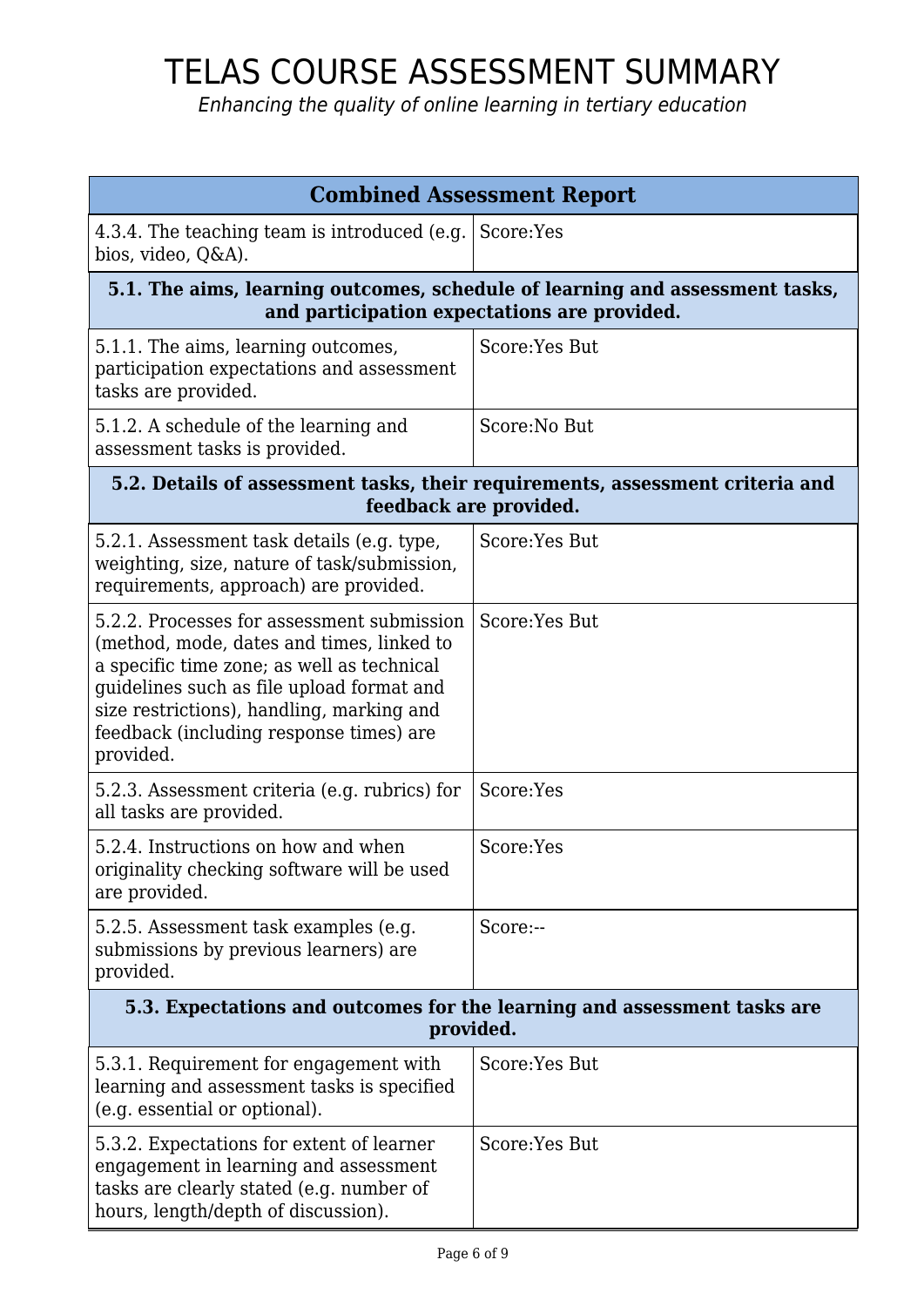| <b>Combined Assessment Report</b>                                                                                                                        |                |
|----------------------------------------------------------------------------------------------------------------------------------------------------------|----------------|
| 5.4. Opportunities for learners to actively engage in a variety of learning and<br>assessment tasks are provided.                                        |                |
| 5.4.1. Information is provided to learners<br>to explain the connection between the<br>learning and assessment tasks and their<br>learning.              | Score: Yes But |
| 5.4.2. Opportunities for learners to engage<br>in a variety of tasks (e.g. co-creation,<br>quizzes) are provided.                                        | Score: Yes But |
| 5.4.3. Opportunities for learners to engage<br>independently and in collaboration with<br>others (e.g. independent work, pairs,<br>groups) are provided. | Score: No But  |
| 5.4.4. Opportunities for learners to<br>respond in a variety of formats (e.g.<br>presentation, written, audio, video) are<br>provided.                   | Score:Yes But  |
| 5.4.5. Opportunities for learners to observe<br>the work of others (e.g. peers, teachers,<br>industry leaders) are provided.                             | Score: Yes But |
| 5.5. Opportunities for learners to receive both formative and summative<br>feedback are provided.                                                        |                |
| 5.5.1. All opportunities for learners to<br>receive feedback (e.g. automated, self,<br>peer, teacher) are communicated                                   | Score: Yes But |
| 5.5.2. Information about feedback (e.g.<br>timing, format, interpretation, use) is<br>provided.                                                          | Score:Yes      |
| 6.1. Learning and assessment tasks are supported by relevant digital<br>technologies.                                                                    |                |
| 6.1.1. Learning and assessment tasks make<br>effective use of technologies.                                                                              | Score:Yes      |
| 6.1.2. Learners are provided with<br>instructions on how to use the<br>tools/technology for learning and<br>assessment tasks.                            | Score:Yes      |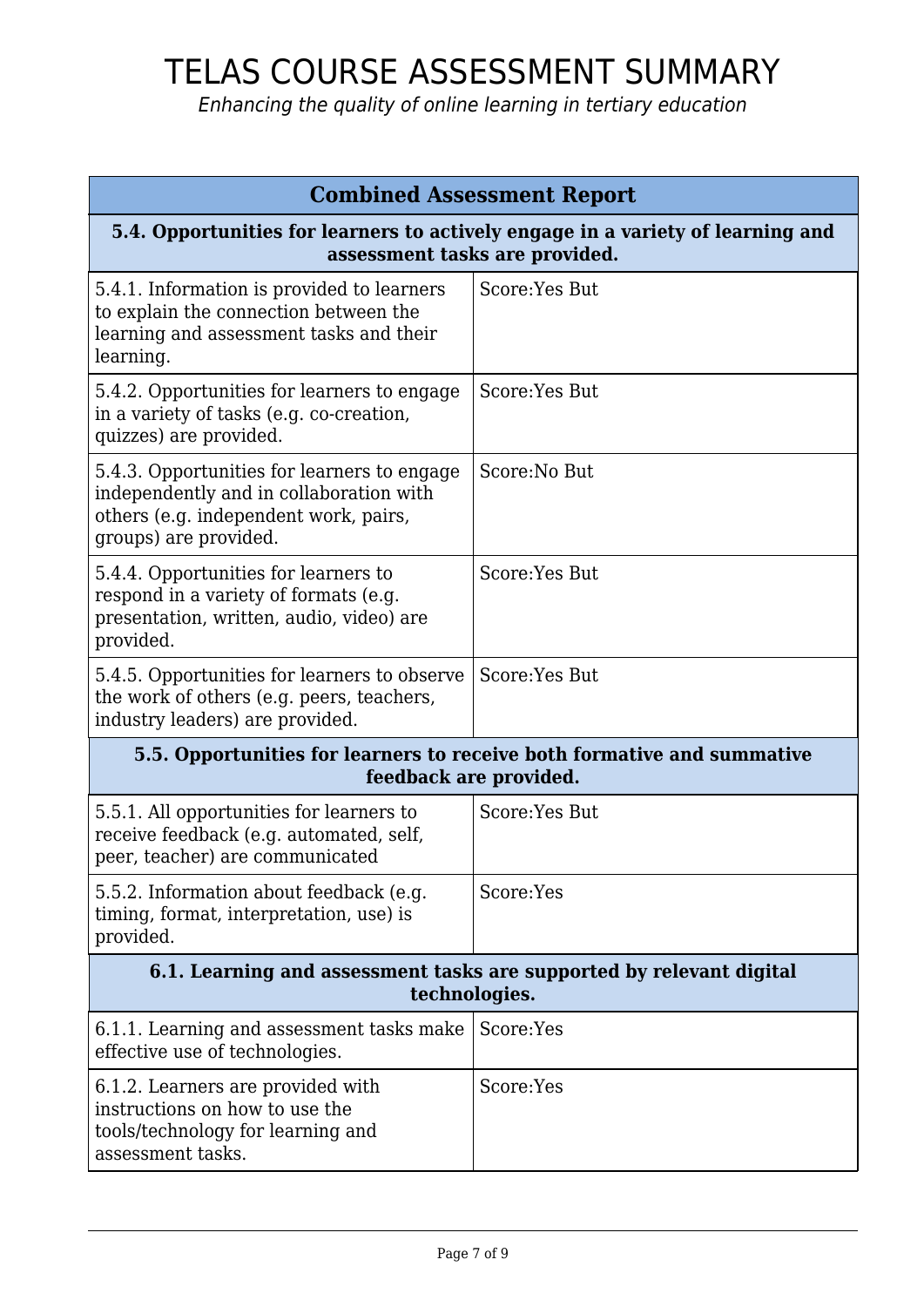| <b>Combined Assessment Report</b>                                                                                                                                            |                                                                               |
|------------------------------------------------------------------------------------------------------------------------------------------------------------------------------|-------------------------------------------------------------------------------|
| 6.1.3. Where specific technologies are<br>required, relevant access or directions to<br>access the technologies (e.g. podcasting,<br>blogs, graphics software) are provided. | Score:Yes                                                                     |
|                                                                                                                                                                              | 6.2 Opportunities to develop and demonstrate digital literacies are provided. |
| 6.2.1. Learning and assessment tasks are<br>designed so that learners with varying<br>degrees of digital literacy can participate<br>equitably.                              | Score:Yes                                                                     |
| 6.2.2. Opportunities to develop and<br>demonstrate digital literacies are<br>appropriately scaffolded.                                                                       | Score:Yes                                                                     |
| 7.1. Learning resources are available and functional.                                                                                                                        |                                                                               |
| 7.1.1. Learning resources are available.                                                                                                                                     | Score: Yes But                                                                |
| 7.1.2. Learning resources to be<br>downloaded or streamed are appropriately<br>sized (e.g. large files/formats<br>optimized/compressed where/when<br>applicable).            | Score:Yes                                                                     |
| 7.1.3. Learning resources are functional on<br>contemporary devices.                                                                                                         | Score:Yes                                                                     |
| 7.1.4. Learning resources enable learner<br>control.                                                                                                                         | Score: Yes But                                                                |
| 7.1.5. Learning resources are fit for<br>purpose (e.g. any PDF form that learners<br>are required to fill out online is editable).                                           | Score:Yes                                                                     |
|                                                                                                                                                                              | 7.2. Learning resources are copyright compliant and appropriately attributed. |
| 7.2.1. Evidence is provided that copyright<br>regulations have been observe.                                                                                                 | Score:No But                                                                  |
| 7.2.2. Relevant levels of attribution (e.g.<br>scholarly citations, Creative Commons) are<br>provided.                                                                       | Score:Yes                                                                     |
|                                                                                                                                                                              | 7.3. Learning resources reflect diversity.                                    |
| 7.3.1. Learning resources are culturally<br>considerate (e.g.Indigenous/sensitive topic<br>warning, inappropriate images/language<br>not evident).                           | Score:Yes                                                                     |